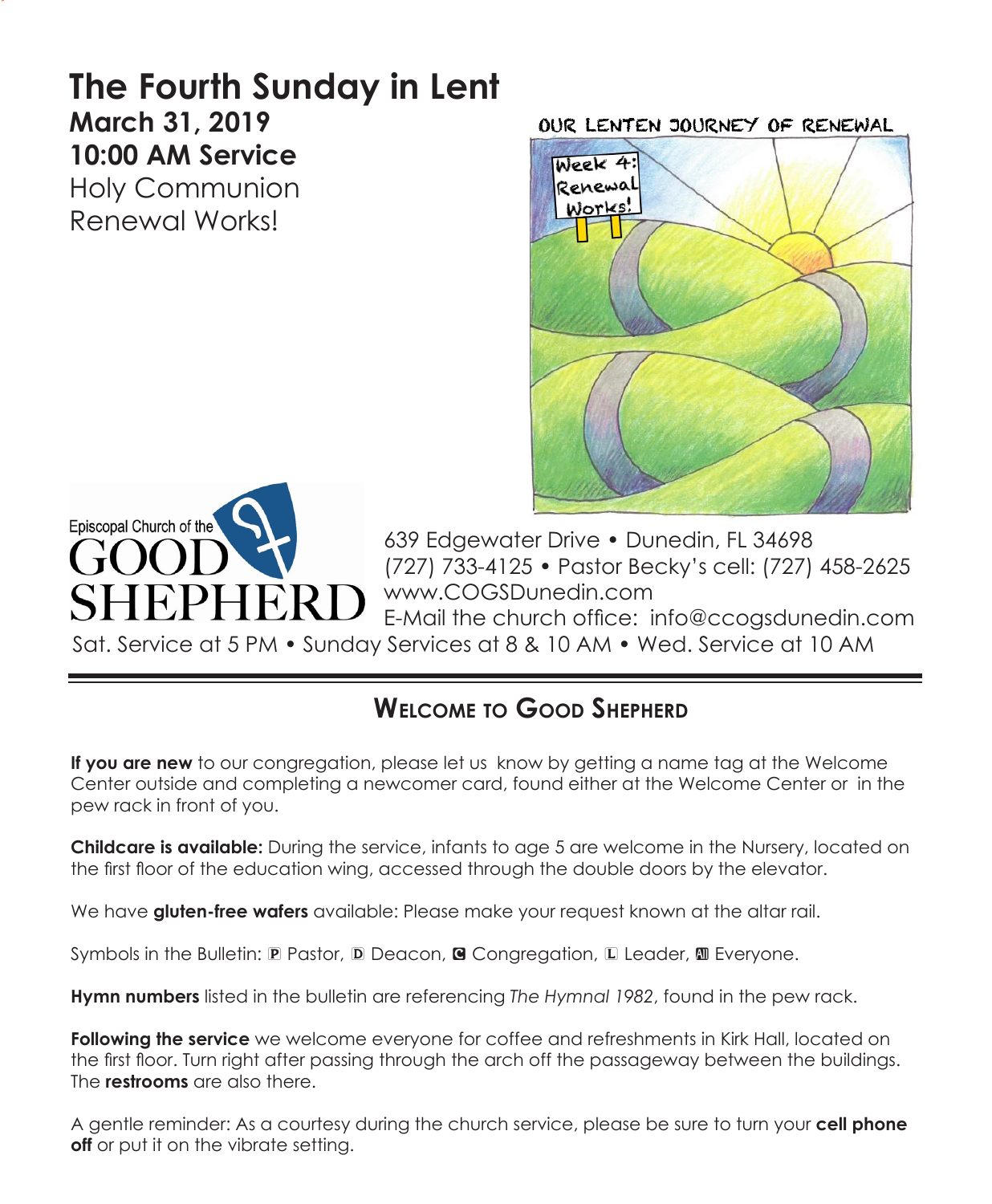# **Gathering for Worship**

| <b>PRELUDE:</b> Bells of Hope<br>[Please stand when the chimes sound.]                                                                                                                                                                          | Road to Jerusalem | W. Gross      |
|-------------------------------------------------------------------------------------------------------------------------------------------------------------------------------------------------------------------------------------------------|-------------------|---------------|
| Not Here for High and Holy Things<br><b>GATHERING HYMN</b><br>Not here for high and holy things we render thanks to thee,<br>but for the common things of earth, the purple pageantry<br>of dawning and of dying days, the splendor of the sea. |                   | 49, vs. 1,4,6 |

*Awake, awake to love and work! The lark is in the sky, the fields are wet with diamond dew, the worlds awake to cry their blessings on the Lord of life, as he goes meekly by.*

*To give and give, and give again, what God hath given thee; to spend thyself nor count the cost; to serve right gloriously the God who gave all worlds that are, and all that are to be.*

#### **Welcome and Announcements**

*[Please be seated.]*

### **Mission Moment**

## **Acclamation**

*[Please stand.]*

- **P** Bless the Lord who forgives all our sins;
- C **His mercy endures for ever.**

## **Gathering Prayer**

- P We pray together for the renewal of our lives as the Holy Spirit works in, with, and among us this Lenten season.
- a **Blessed are you, God of growth and discovery; yours is the inspiration that has altered and changed our lives; yours is the power that has brought us to new dangers and opportunities. Set us, your new creation, to walk through this new world, watching and learning, loving and trusting, until your kingdom comes. Amen.**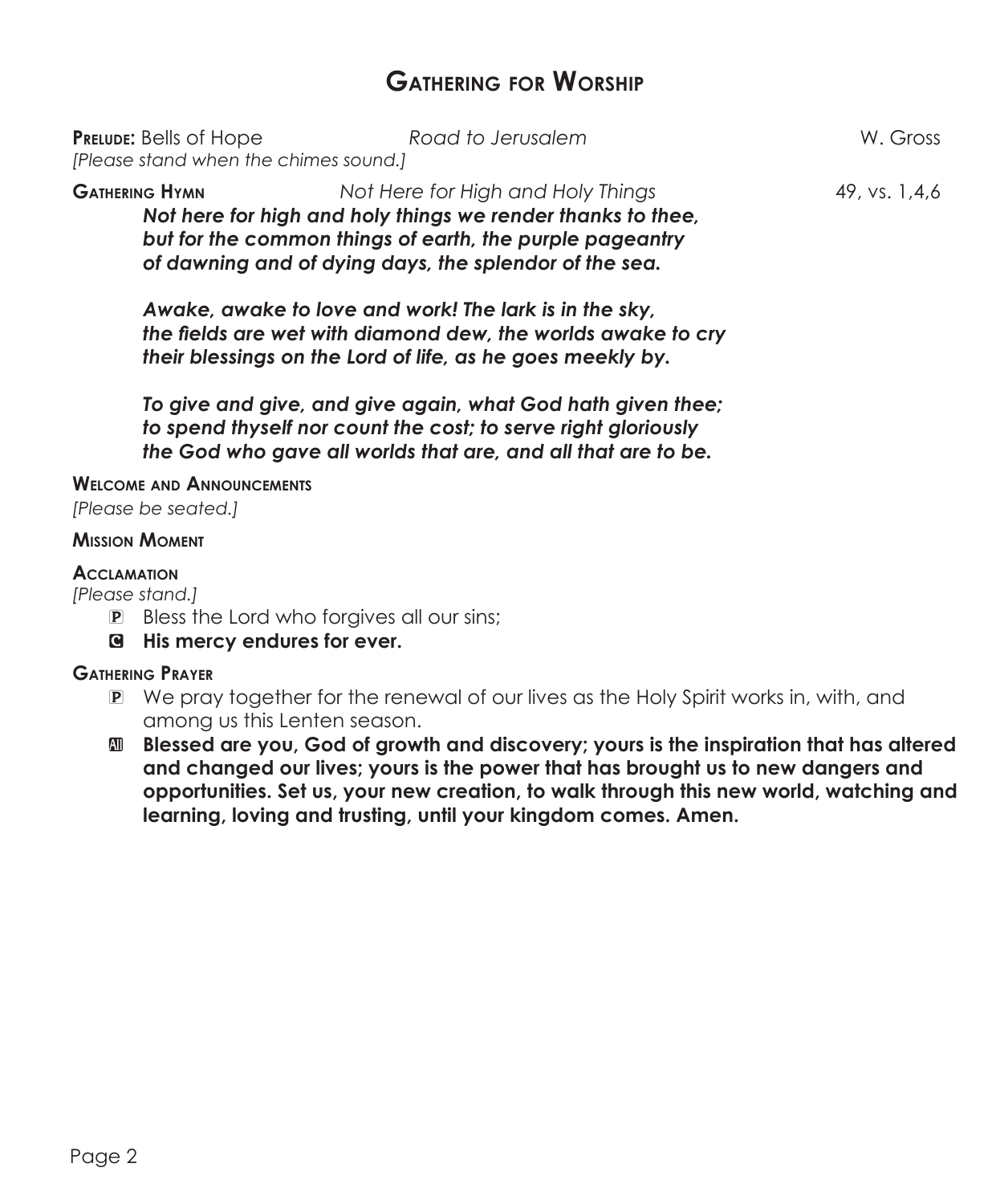

## **Collect of the Day**

- P The Lord be with you.
- C **And also with you.**
- P Let us pray… Holy God, through your Son you have called us to live faithfully and act courageously. Keep us steadfast in your covenant of grace, and teach us the wisdom that comes only through Jesus Christ, our Savior and Lord, who lives and reigns with you and the Holy Spirit, one God, now and forever.
- C **Amen.**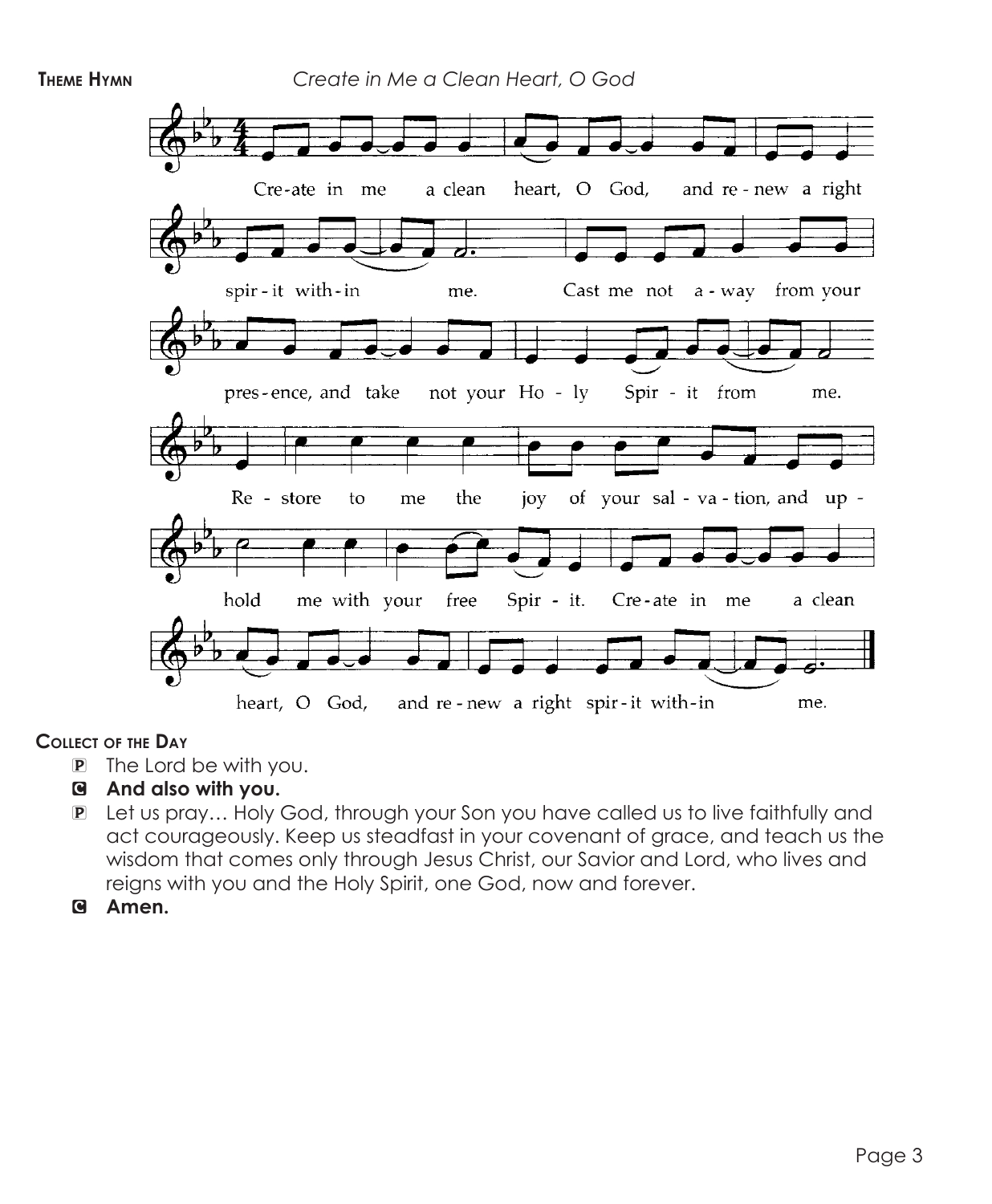# **WORD OF GOD**

**The Readings:** Jeremiah 31:24–25,31–34 • Psalm 32:1–9 • Galatians 5:13–14,16–17,22–25

• Matthew 13:31–33,44–52 *[Please be seated.]*

# The First Reading

L *The First Reading is taken from Jeremiah, chapter 31…*

Those who live in Judah and its towns will dwell together with farmers and shepherds. I will strengthen the weary and renew those who are weak.

The time is coming, declares the Lord, when I will make a new covenant with the people of Israel and Judah. It won't be like the covenant I made with their ancestors when I took them by the hand to lead them out of the land of Egypt. They broke that covenant with me even though I was their husband, declares the Lord. No, this is the covenant that I will make with the people of Israel after that time, declares the Lord. I will put my Instructions within them and engrave them on their hearts. I will be their God, and they will be my people. They will no longer need to teach each other to say, "Know the Lord!" because they will all know me, from the least of them to the greatest, declares the Lord; for I will forgive their wrongdoing and never again remember their sins.

- L The Word of the Lord
- C **Thanks be to God.**

The Psalm: [*sing to the tune: O Master, Let Me Walk with Thee*] *[Please remain seated.]*

> *Happy are those whose sins are purged, Whose misdeeds all are put away! To whom the Lord imputes no guilt, And in whose life no guile holds sway!*

> *I held my tongue, my bones were dry, I groaned all day and could not eat; Your hand weighed on me day and night; I gasped as in the summer heat.*

*Then I acknowledged all my sin And did not hide my guilt from you; I said, "I will confess my faults," And you forgave my sin anew.*

*Therefore the faithful pray to you; They shall be safe though floods abound. You keep me safe, my hiding place, With shouts of freedom wall me 'round.*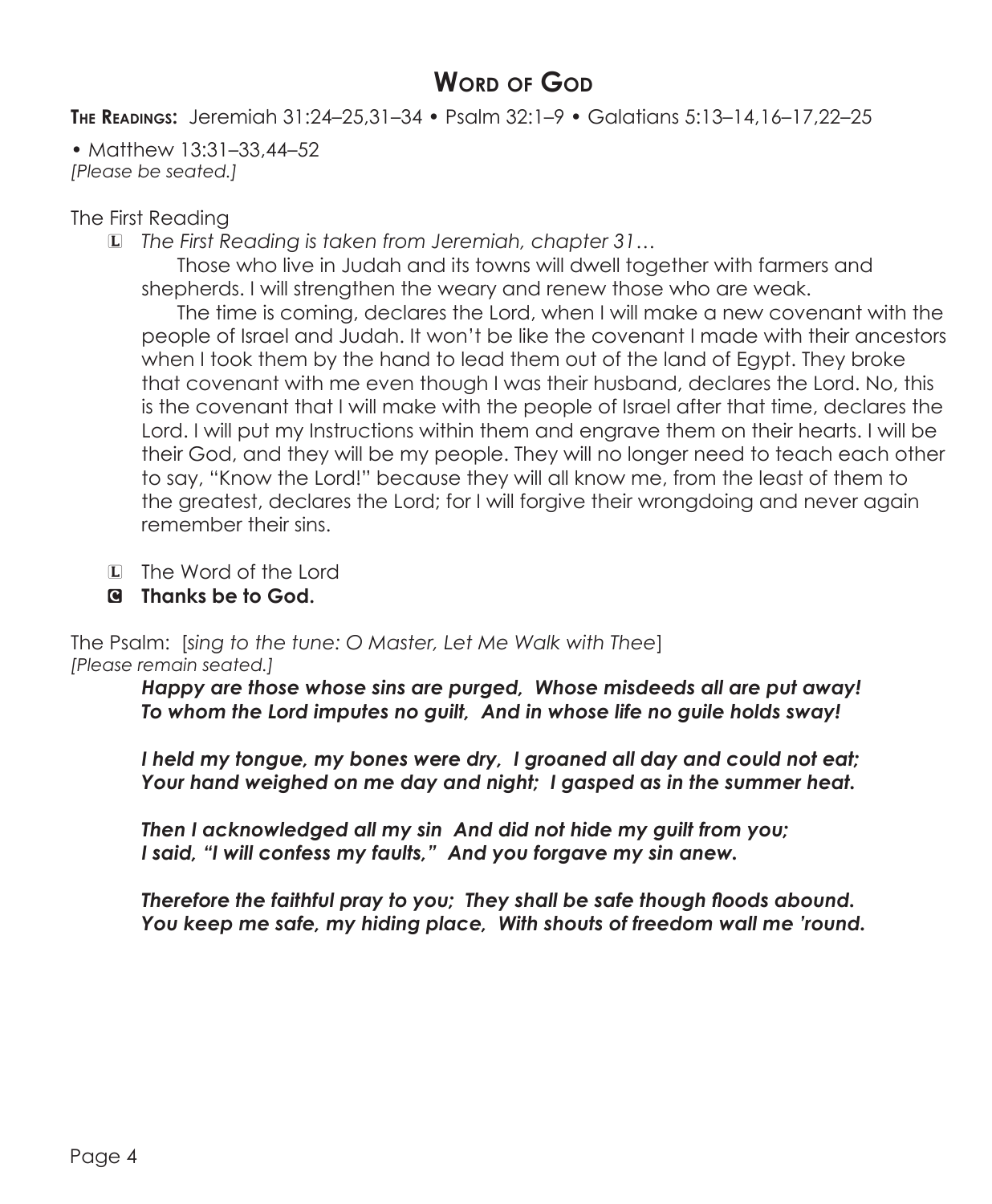The Second Reading:

L *The Second Reading is taken from Galatians, chapter 5…*

 You were called to freedom, brothers and sisters; only don't let this freedom be an opportunity to indulge your selfish impulses, but serve each other through love. All the Law has been fulfilled in a single statement: *Love your neighbor as yourself.*

I say be guided by the Spirit and you won't carry out your selfish desires. A person's selfish desires are set against the Spirit, and the Spirit is set against one's selfish desires. They are opposed to each other, so you shouldn't do whatever you want to do.

 But the fruit of the Spirit is love, joy, peace, patience, kindness, goodness, faithfulness, gentleness, and self-control. There is no law against things like this. Those who belong to Christ Jesus have crucified the self with its passions and its desires.

If we live by the Spirit, let's follow the Spirit.

- L The Word of the Lord.
- C **Thanks be to God.**

**Acclamation** *Open Your Ears*

*[Please stand.]*

*Open your ears, O faithful people, open your ears and hear God's word. Open your hearts, O royal priesthood, God has come to you.* 

Refrain: *God has spoken to his people, bless his holy Name! And his words are words of wisdom, burning like a flame.*

# *They who have ears to hear the message, they who have ears, then let them hear.* **They who would learn the way of wisdom, let them hear God's word.** Refrain

# The Gospel:

- D The Holy Gospel of our Lord Jesus Christ according to Matthew.
- C **Glory to you, Lord Christ.**
- D Jesus told another parable to them: "The kingdom of heaven is like a mustard seed that someone took and planted in his field. It's the smallest of all seeds. But when it's grown, it's the largest of all vegetable plants. It becomes a tree so that the birds in the sky come and nest in its branches."

He told them another parable: "The kingdom of heaven is like yeast, which a woman took and hid in a bushel of wheat flour until the yeast had worked its way through all the dough."

"The kingdom of heaven is like a treasure that somebody hid in a field, which someone else found and covered up. Full of joy, the finder sold everything and bought that field.

"Again, the kingdom of heaven is like a merchant in search of fine pearls. When he found one very precious pearl, he went and sold all that he owned and bought it.

 "Again, the kingdom of heaven is like a net that people threw into the lake and gathered all kinds of fish. When it was full, they pulled it to the shore, where they sat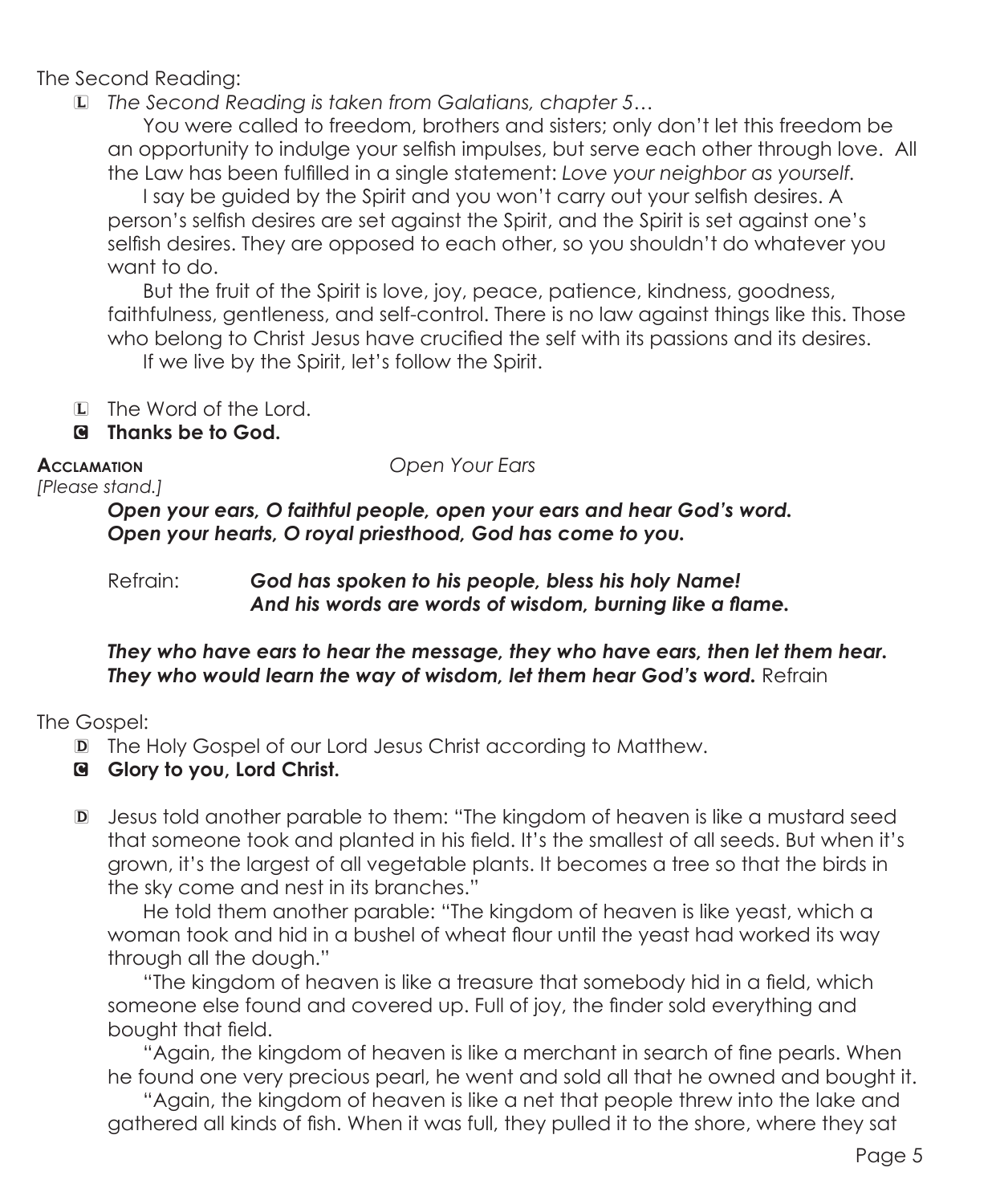down and put the good fish together into containers. But the bad fish they threw away. That's the way it will be at the end of the present age. The angels will go out and separate the evil people from the righteous people, and will throw the evil ones into a burning furnace. People there will be weeping and grinding their teeth.

"Have you understood all these things?"Jesus asked.

They said to him, "Yes."

Then he said to them, "Therefore, every legal expert who has been trained as a disciple for the kingdom of heaven is like the head of a household who brings old and new things out of their treasure chest."

D The Gospel of the Lord.

# C **Praise to you, Lord Christ.**

**SERMON** Becky Robbins-Penniman

*[Please be seated.]*

**Sermon Hymn** *New Every Morning* [Tune: *Awake, My Soul*]

*[Please stand.]*

*New every morning is the love our wakening and uprising prove; through sleep and darkness safely brought, restored to life and power and thought.*

*If on our daily course our mind be set to hallow all we find, new treasures still, of countless price, God will provide for sacrifice.*

*Old friends, old scenes, will lovelier be, as more of heaven in each we see; some softening gleam of love and prayer shall dawn on every cross and care.*

*The trivial round, the common task, will furnish all we ought to ask: room to deny our selves; a road to bring us daily nearer God.*

## **The Nicene Creed**

 $\mathbf{M}$  **We believe in one God, the Father, the Almighty, maker of heaven and earth, of all that is, seen and unseen.**

 **We believe in one Lord, Jesus Christ, the only Son of God, eternally begotten of the Father, God from God, Light from Light, true God from true God, begotten, not made, of one Being with the Father. Through him all things were made. For us and for our salvation he came down from heaven: by the power of the Holy Spirit he became incarnate from the Virgin Mary, and was made man. For our sake he was crucified under Pontius Pilate; he suffered death and was buried. On the third day he rose again in accordance with the Scriptures; he ascended into heaven and is seated at the right hand of the Father. He will come again in glory to judge the living and the dead, and his kingdom will have no end.**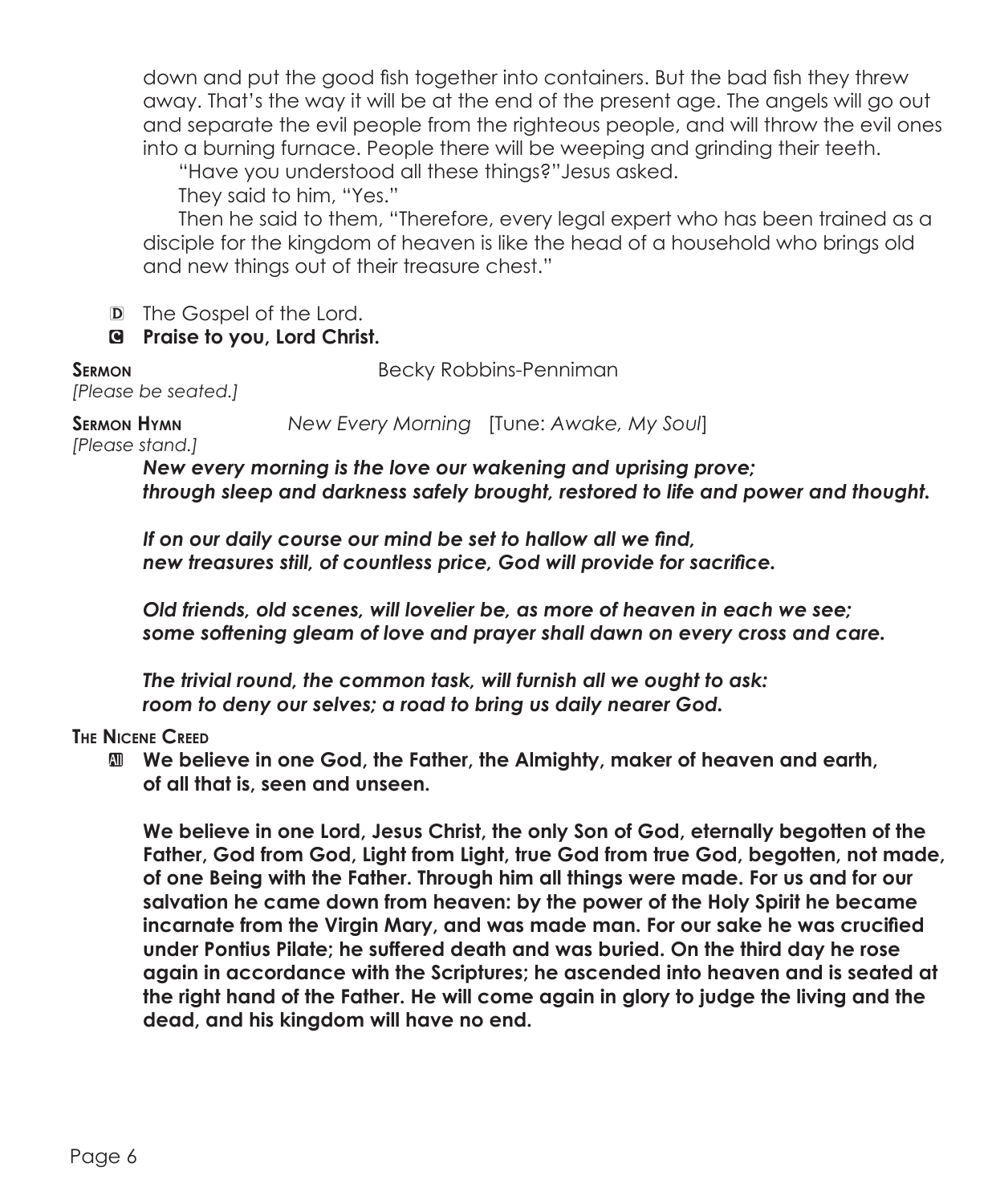**We believe in the Holy Spirit, the Lord, the giver of life, who proceeds from the Father and the Son. With the Father and the Son he is worshiped and glorified. He has spoken through the Prophets. We believe in one holy catholic and apostolic Church. We acknowledge one baptism for the forgiveness of sins. We look for the resurrection of the dead, and the life of the world to come. Amen.**

#### **Prayers of the People**

*[Please stand, kneel, or sit, as you choose.]*

- D Let us pray for the Church and for the world.
- L We pray for all who call you Lord. Renew our spirits that we may worship you joyfully, give our hearts wholly to you in prayer, and gently commend to others the faith that is in us. We pray for all who are in need and who suffer [especially… *read names from notebook*]. Give us ears to hear those who cry out to you.
- C **Renew us so that we are courageous agents of justice and compassion, and share our resources generously.**
- L We pray for the leaders around the world. Help them to respect all by considering others as equal to themselves, by thinking charitably towards all neighbors near and far, and by seeking to understand and appreciate those who differ from them.
- C **Renew us so that we love and serve others as Christ loves and serves us.**
- L We pray for all who are responsible for the mission and ministry of the church, lay and ordained.
- C **Renew us so that we are humble, patient and act with integrity, using the values and promises of the Reign of God as the foundation of every decision, action or abstention.**
- L We pray for a sense of awe for all you have created and entrusted to us, including our own bodies, your creation, and the lives of others. We give you thanks for the blessings of this life [*read items from notebook*]. You open your hand and fill the earth with good things.
- C **Renew us so that we cherish the gifts you have given us, conserving and healing your creation for the sake of those who come after us.**
- L We pray for those whose life on this earth has ended, [especially… *read names from notebook.*] Let light perpetual shine upon them.
- C **Renew us so that we follow the good examples of your saints, who teach us to enjoy worldly goods and comforts in moderation, and to be honest in our daily life and work.**
- L Let your grace restore us, good Lord, and let your Spirit inspire us.
- C **Renew us and accomplish in us the work of your salvation, that we may show forth your glory in the world. Amen.**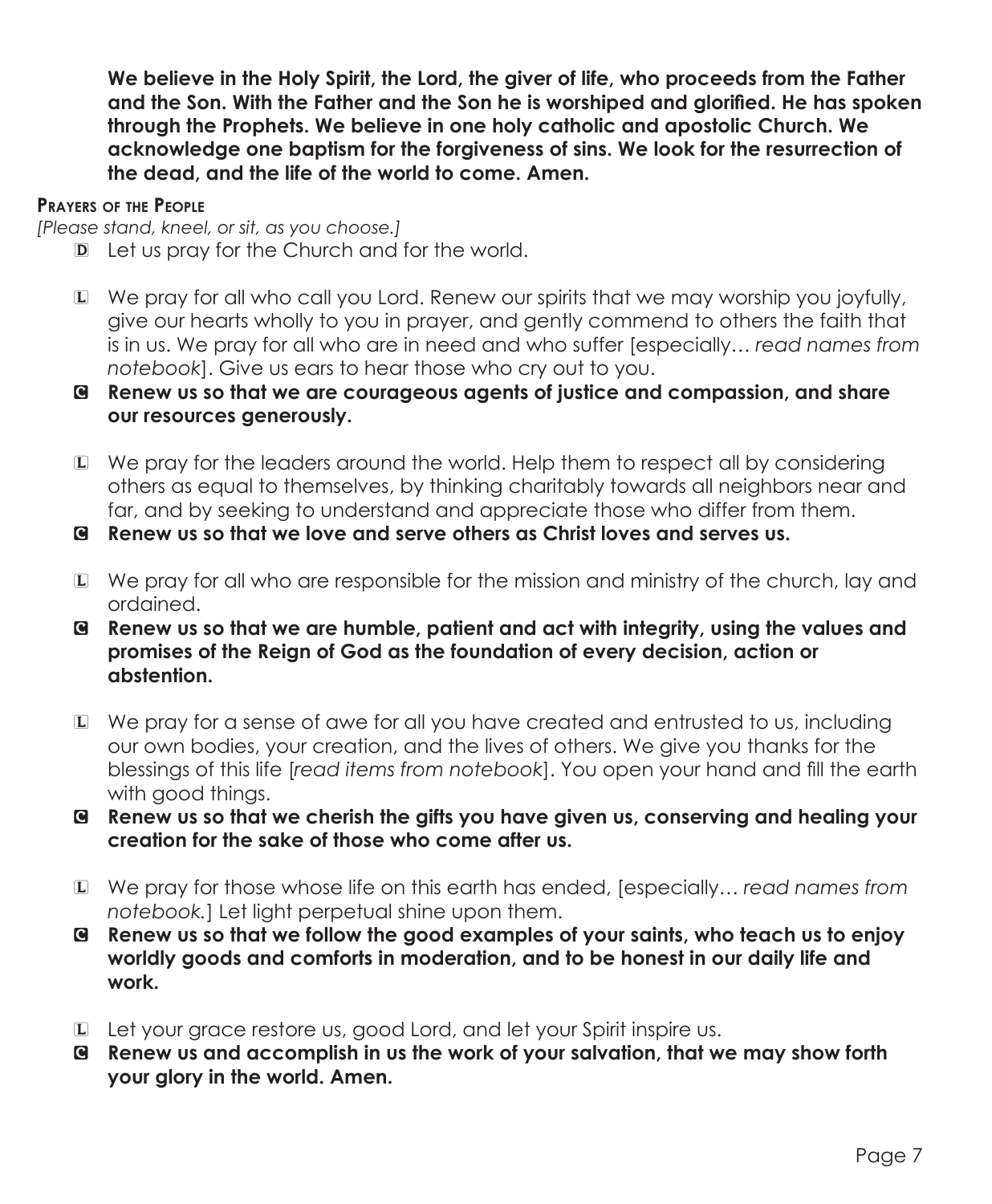## **Confession & Absolution**

*[Please stand or kneel.]*

- D Let us confess our sins against God and our neighbor. [*Silence is kept.*] Have mercy upon us,…
- **M** most merciful Father; in your compassion forgive us our sins, known and unknown, **things done and left undone; and so uphold us by your Spirit that we may live and serve you in newness of life, to the honor and glory of your Name; through Jesus Christ our Lord. Amen.**
- P Almighty God have mercy on you, forgive you all your sins through our Lord Jesus Christ, strengthen you in all goodness, and by the power of the Holy Spirit keep you in eternal life.
- C **Amen.**

# **Prayers and Blessings**

*[Please be seated.]*

# **The Greeting of Peace**

*[Please stand.]*

- P We meet in Christ's name.
- C **Let us share his peace.** [*All may greet one another in the name of the Lord.*]

# **The Holy Communion**

# **Offertory Sentence**

D Walk in love, as Christ loved us and gave himself for us, an offering and sacrifice to God. Bring your tithes, gifts and offering with gladness.

*[Please be seated.]*

**Offertory** *Lord, for Thy Tender Mercy's Sake* J. Hilton

## **Presentation**

*[Please stand when the offering plates are given to the Deacon.]*

D Blessed are you, O God, maker of all, including these gifts representing our selves, our time, and our possessions. Grant that we may use what has been gathered here to be a blessing to your world.

**Presentation Hymn** *We Give Thee but Thine Own*

a *We give thee but thine own, whate'er the gift may be; all that we have is thine alone, a trust, O Lord, from thee.*

## *The captive to release, to God the lost to bring, to teach the way of life and peace—it is a Christ-like thing.*

**The Great Thanksgiving:** Prayer A [Book of Common Prayer]

- P The Lord be with you.
- C **And also with you**.
- P Lift up your hearts.
- C **We lift them to the Lord**.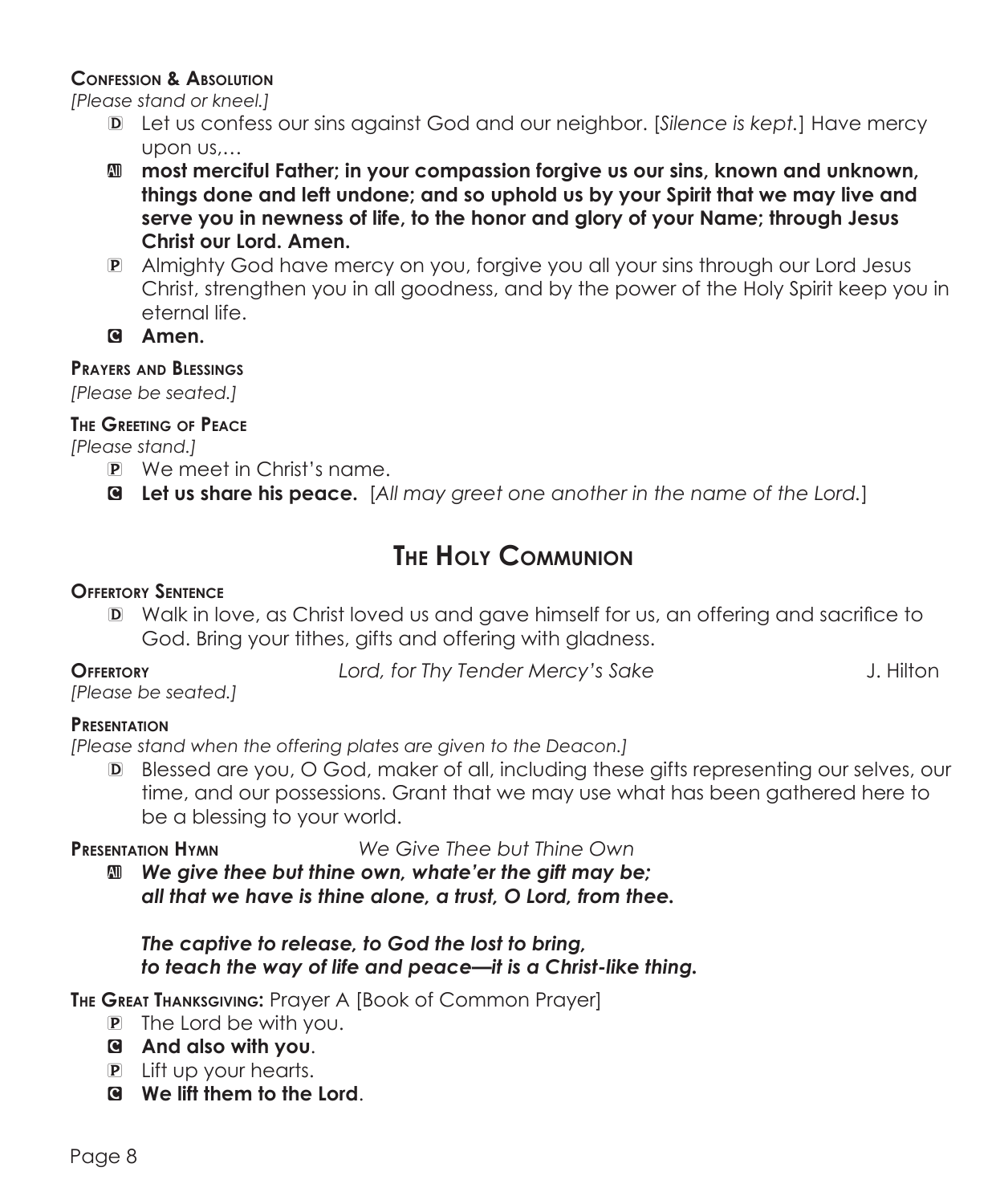- P Let us give thanks to the Lord our God.
- C **It is right to give God thanks and praise.**
- P It is right, and a good and joyful thing, always and everywhere to give thanks to you, Father Almighty, Creator of heaven and earth. You bid your faithful people cleanse their hearts, and prepare with joy for the Paschal feast; that, fervent in prayer and in works of mercy, and renewed by your Word and Sacrament, they may come to the fullness of grace which you have prepared for those who love you. Therefore we praise you, joining our voices with Angels and Archangels and with all the company of heaven, who for ever sing this hymn to proclaim the glory of your Name:
- **SANCTUS SANCTUS** *Holy, Holy, Holy S130* C *Holy, holy, holy Lord, God of power and might, Holy, holy, holy Lord, God of power and might, heaven and earth are full, full of your glory. Hosanna in the highest. Hosanna in the highest. Blessed is he who comes in the name of the Lord. Hosanna in the highest. Hosanna in the highest.*

## *[Please stand or kneel, as you choose]*

P Holy and gracious Father: In your infinite love you made us for yourself; and, when we had fallen into sin and become subject to evil and death, you, in your mercy, sent Jesus Christ, your only and eternal Son, to share our human nature, to live and die as one of us, to reconcile us to you, the God and Father of all.

 He stretched out his arms upon the cross, and offered himself, in obedience to your will, a perfect sacrifice for the whole world.

 On the night he was handed over to suffering and death, our Lord Jesus Christ took bread; and when he had given thanks to you, he broke it, and gave it to his disciples, and said, "Take, eat: This is my Body, which is given for you. Do this for the remembrance of me."

After supper he took the cup of wine; and when he had given thanks, he gave it to them, and said, "Drink this, all of you: This is my Blood of the new covenant, which is shed for you and for many for the forgiveness of sins. Whenever you drink it, do this for the remembrance of me."

Therefore we proclaim the mystery of faith:

# C **Christ has died. Christ is risen. Christ will come again.**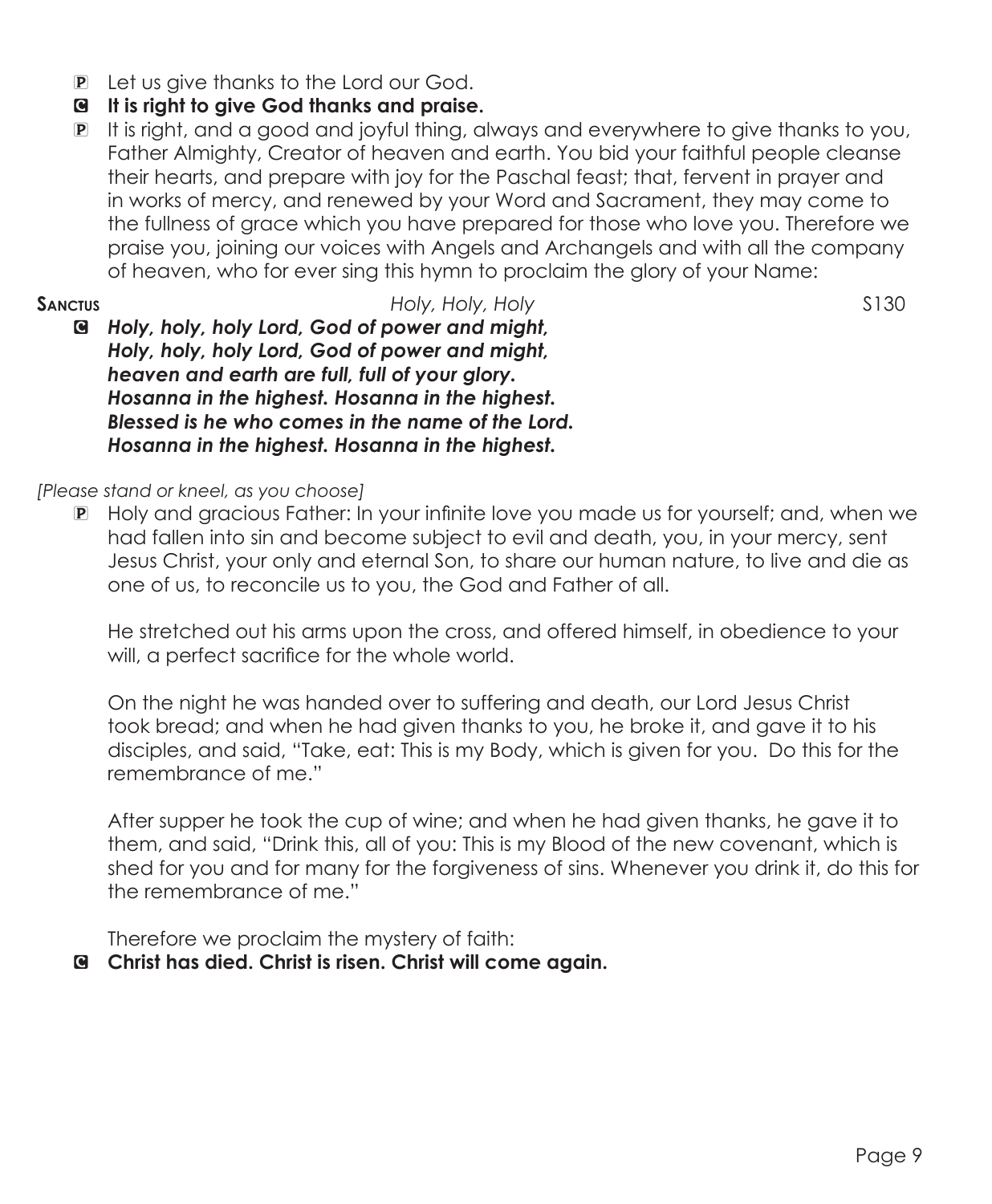a **We celebrate the memorial of our redemption, O Father, in this sacrifice of praise and thanksgiving. Recalling his death, resurrection, and ascension, we offer you these gifts. Sanctify them by your Holy Spirit to be for your people the Body and Blood of your Son, the holy food and drink of new and unending life in him.** 

 **Sanctify us also that we may faithfully receive this holy Sacrament, and serve you in unity, constancy, and peace; and at the last day bring us with all your saints into the joy of your eternal kingdom.** 

P All this we ask through your Son Jesus Christ. By him, and with him, and in him, in the unity of the Holy Spirit all honor and glory is yours, Almighty Father, now and for ever.

C **AMEN.**

**The Lord's Prayer**

- P And now as our Savior Christ has taught us, we are bold to say:
- a **Our Father, who art in heaven, hallowed be thy Name, thy kingdom come, thy will be done, on earth as it is in heaven. Give us this day our daily bread. And forgive us our trespasses, as we forgive those who trespass against us. And lead us not into temptation, but deliver us from evil. For thine is the kingdom, and the power, and the glory, for ever and ever. Amen.**

**The Breaking of the Bread**

- P Christ our Passover is sacrificed for us;
- C **Therefore let us keep the feast.**

**Fraction Anthem** *Jesus, Lamb of God* **S164**

*Jesus, Lamb of God: have mercy on us. Jesus, bearer of our sins: have mercy on us. Jesus, redeemer, redeemer of the world: give us your peace, give us your peace.*

P The Gifts of God for the People of God. Take them in remembrance that Christ died for you, and feed on him in your hearts by faith, with thanksgiving.

*[You may be seated. All are welcome at the Lord's Table. Please follow the directions of the usher, who will let you know when it's your turn to go to the altar rail. You may stand or kneel. To receive, hold your hands in front of you, one palm over the other. The priest will place a wafer there. You may either consume it immediately, and then sip from the cup of wine when it comes to you, or, you may wait and dip the wafer into the wine. When you are finished, please return to your seat by the side aisle.]*

**Our Prayer Team will be in the south narthex (at the back of the church) during Holy Communion to pray with you for healing, guidance, a loved one, or anything else on your heart.** 

**Communion Music** *[Please remain seated.]*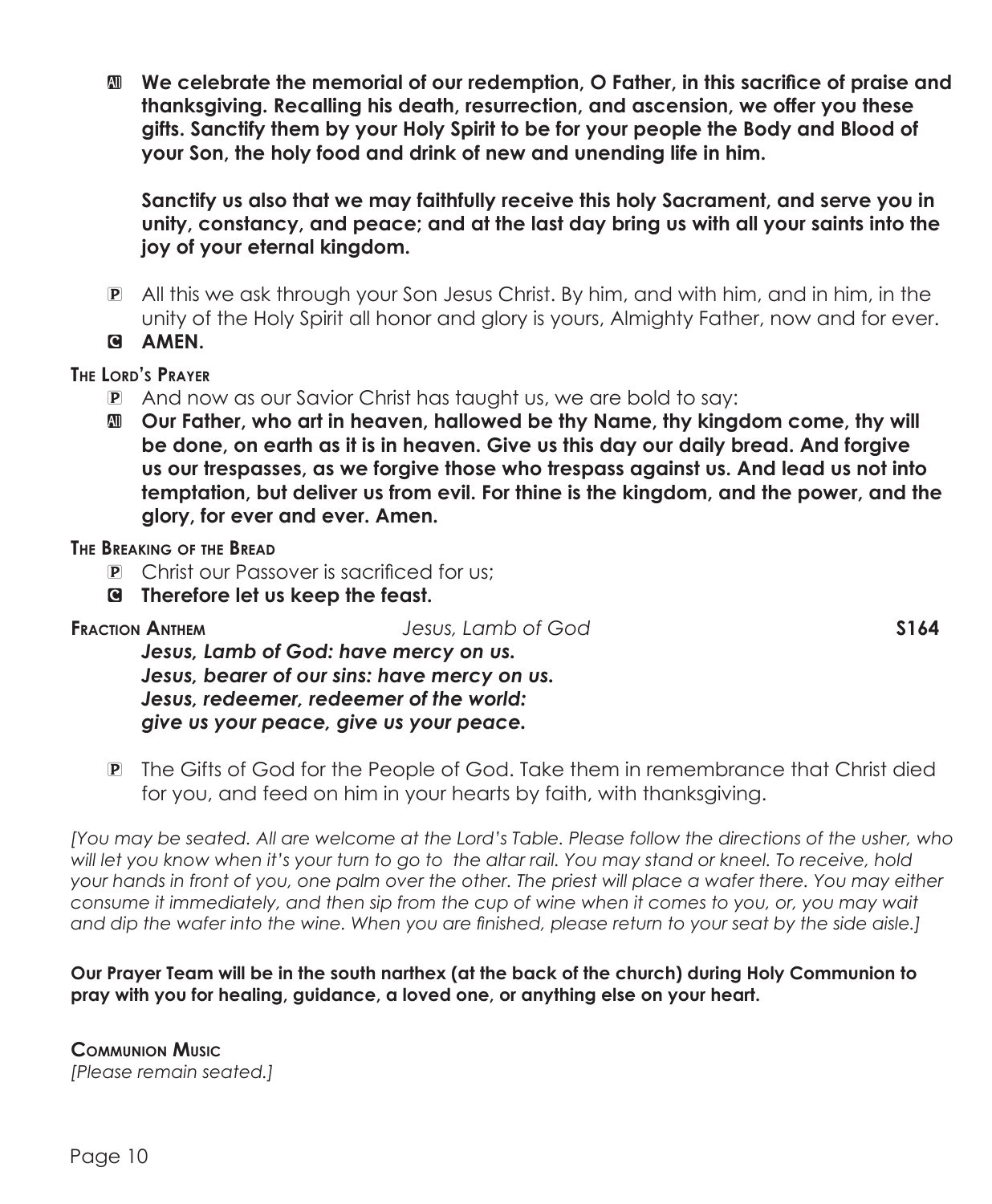

### **Prayer After Communion**

*[Please stand or kneel, as you choose.]*

- P Let us pray…
- C **Almighty and everliving God, we thank you for feeding us with the spiritual food of the most precious Body and Blood of your Son our Savior Jesus Christ; and for assuring us in these holy mysteries that we are living members of the Body of your Son, and heirs of your eternal kingdom. And now, Father, send us out to do the work you have given us to do, to love and serve you as faithful witnesses of Christ our Lord. To him, to you, and to the Holy Spirit, be honor and glory, now and for ever. Amen.**

#### **The Blessing**

*[Please stand.]*

- P God give you open ears that the Word may revive you; an open mind that the Spirit may refresh you, and an open heart that Love may renew you, and the blessing of God, the Father, the Son and the Holy Spirit, be with you and remain with you always.
- C **Amen.**